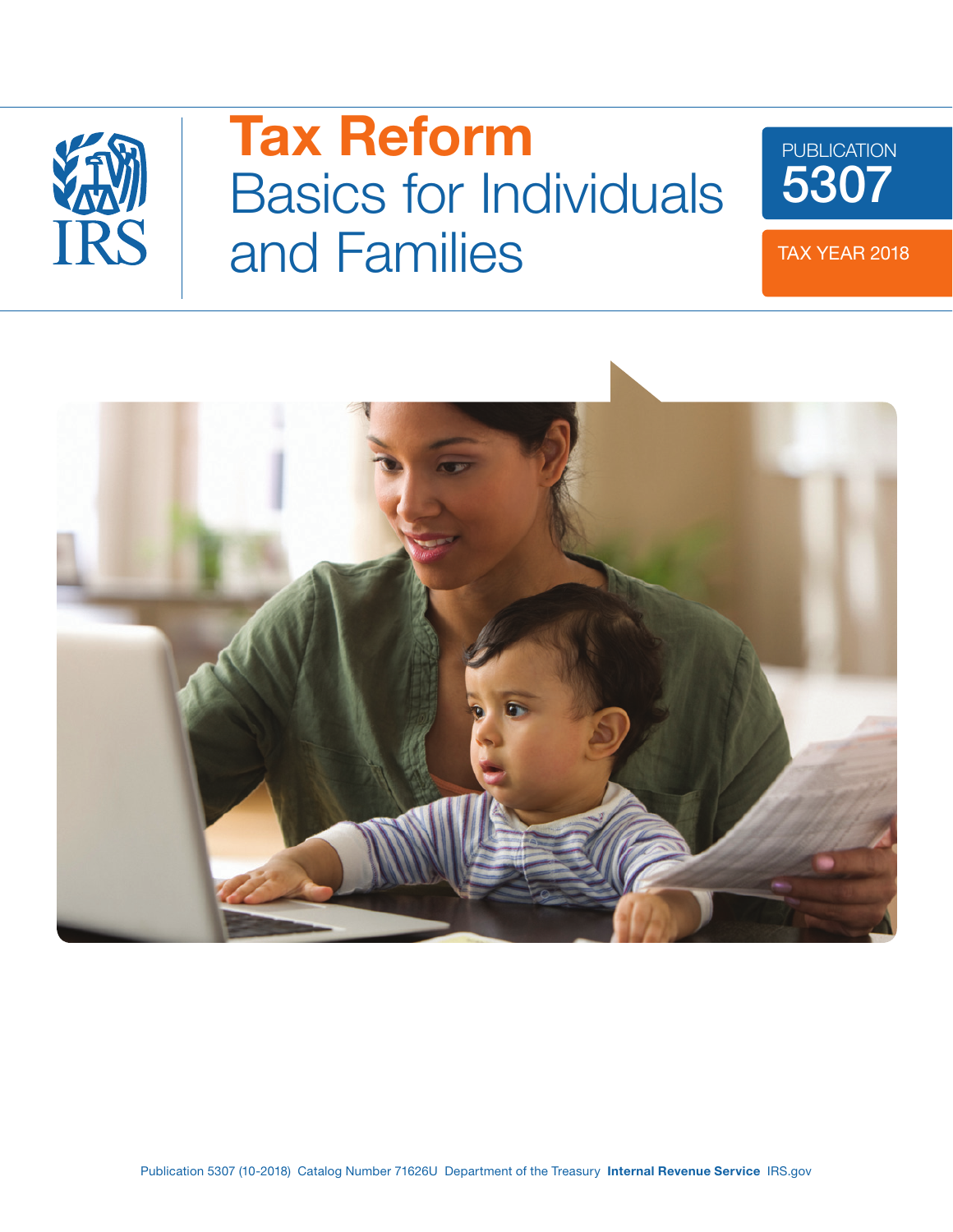# Table of Contents

| Step-by-Step Instructions for Using the IRS Withholding Calculator3                  |
|--------------------------------------------------------------------------------------|
|                                                                                      |
|                                                                                      |
|                                                                                      |
|                                                                                      |
|                                                                                      |
|                                                                                      |
|                                                                                      |
|                                                                                      |
|                                                                                      |
|                                                                                      |
|                                                                                      |
|                                                                                      |
|                                                                                      |
|                                                                                      |
|                                                                                      |
|                                                                                      |
|                                                                                      |
|                                                                                      |
|                                                                                      |
|                                                                                      |
| Treatment of student loans discharged on account of death or disability modified  10 |
| Repeal of deduction for amounts paid in exchange for college                         |
| Combat zone tax benefits available to Armed Forces members who served in             |
|                                                                                      |
|                                                                                      |
|                                                                                      |
|                                                                                      |
|                                                                                      |
|                                                                                      |
|                                                                                      |
|                                                                                      |
|                                                                                      |
|                                                                                      |
|                                                                                      |
|                                                                                      |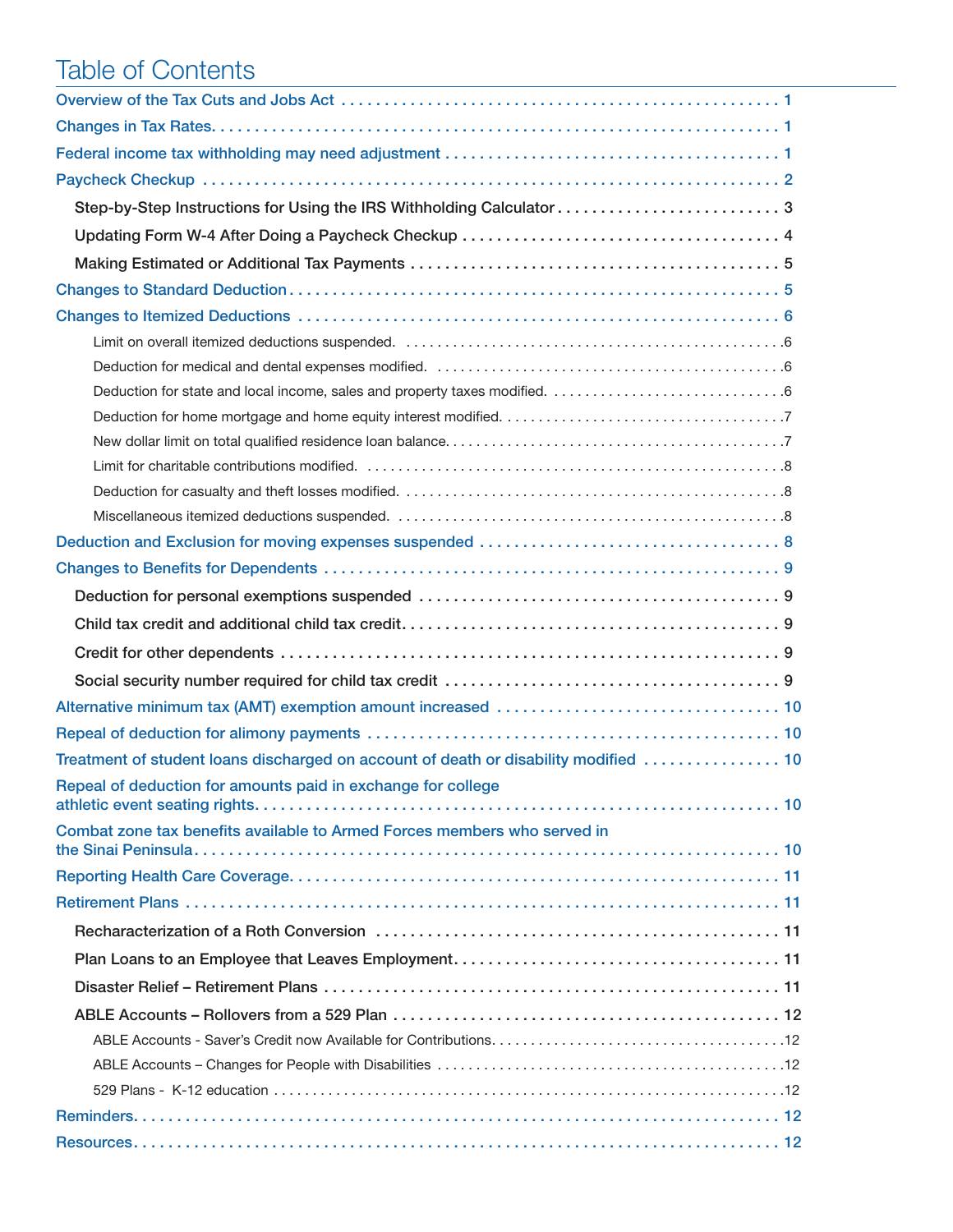# <span id="page-2-0"></span>Overview of the Tax Cuts and Jobs Act

Major [tax reform](https://www.congress.gov/bill/115th-congress/house-bill/1/text) that affects both individuals and businesses was enacted in December 2017. It's commonly referred to as the Tax Cuts and Jobs Act, TCJA or tax reform.

The IRS estimates that we will need to create or revise more than 400 taxpayer forms, instructions and publications for the filing season starting in 2019. It's more than double the number of forms we would create or revise in a typical year.

The IRS collaborates with the tax professional community, industry, and tax software partners each year as we implement changes to the tax law, including the Tax Cuts and Jobs Act, to ensure that our shared customer – you, the taxpayer - has information about how the law applies to your particular situation and you are prepared to file.

Using tax preparation software is the best and simplest way to file a complete and accurate tax return. The software guides you through the process and does all the math. [Electronic filing options](https://www.irs.gov/filing) include [IRS Free File](https://www.irs.gov/filing/free-file-do-your-federal-taxes-for-free) for taxpayers who qualify, [Free File Fillable Forms](https://www.irs.gov/e-file-providers/before-starting-free-file-fillable-forms) for all taxpayers, [commercial software](https://www.irs.gov/e-file-providers/efile-with-commercial-software), and [professional](https://www.irs.gov/tax-professionals/choosing-a-tax-professional)  [assistance](https://www.irs.gov/tax-professionals/choosing-a-tax-professional). The IRS Volunteer Income Tax Assistance (VITA) and the Tax Counseling for the Elderly (TCE) programs offer [free tax help](https://www.irs.gov/individuals/free-tax-return-preparation-for-you-by-volunteers) and e-file for taxpayers who qualify.

This publication covers some of the provisions of the TCJA. It provides information for you and your family to help you understand, take action - if necessary - and comply with your federal tax return filing requirements.

It is not intended to replace or supersede IRS tax forms, instructions or other official guidance.

The official [IRS.gov](https://www.irs.gov/) website includes a [Tax Reform page](https://www.irs.gov/newsroom/tax-reform) that highlights what you need to know about the tax law changes. This page also provides links to news releases, publications, notices, and legal guidance related to the legislation.

[IRS.gov/getready](https://www.irs.gov/individuals/steps-to-take-now-to-get-a-jump-on-next-years-taxes) has information about steps you can take now to get a jump on next year's taxes including how the new tax law may affect you.

### Changes in Tax Rates

For 2018, most tax rates have been reduced. This means most people will pay less tax starting this year. The 2018 tax rates are 10%, 12%, 22%, 24%, 32%, 35%, and 37%.

In addition, for 2018, the tax rates and brackets for the unearned income of a child have changed and are no longer affected by the tax situation of the child's parents. The new tax rates applicable to a child's unearned income of more than \$2,550 are 24%, 35%, and 37%.

In addition to lowering the tax rates, some of the changes in the law that affect you and your family include increasing the standard deduction, suspending personal exemptions, increasing the child tax credit, and limiting or discontinuing certain deductions.

Most of the changes in this legislation take effect in 2018 for federal tax returns filed in 2019. It is important that individual taxpayers consider what the TCJA means and make adjustments in 2018 and 2019.

### Federal income tax withholding may need adjustment

The Tax Cuts and Jobs Act changed the way taxable income is calculated and reduced the tax rates on that income.

The IRS had to address and make changes to income tax withholding in response to the new law as soon as possible after it passed. This issue affects every taxpayer who receives a paycheck.

The U.S. tax system operates on a pay-as-you-go basis. Taxpayers must generally pay at least 90 percent of their taxes throughout the year through withholding, estimated or additional tax payments or a combination of the two.

**THIS MEANS THAT...** you need to pay most of your tax during the year, as the income is earned or received. If you don't, you may owe an estimated tax penalty when you file.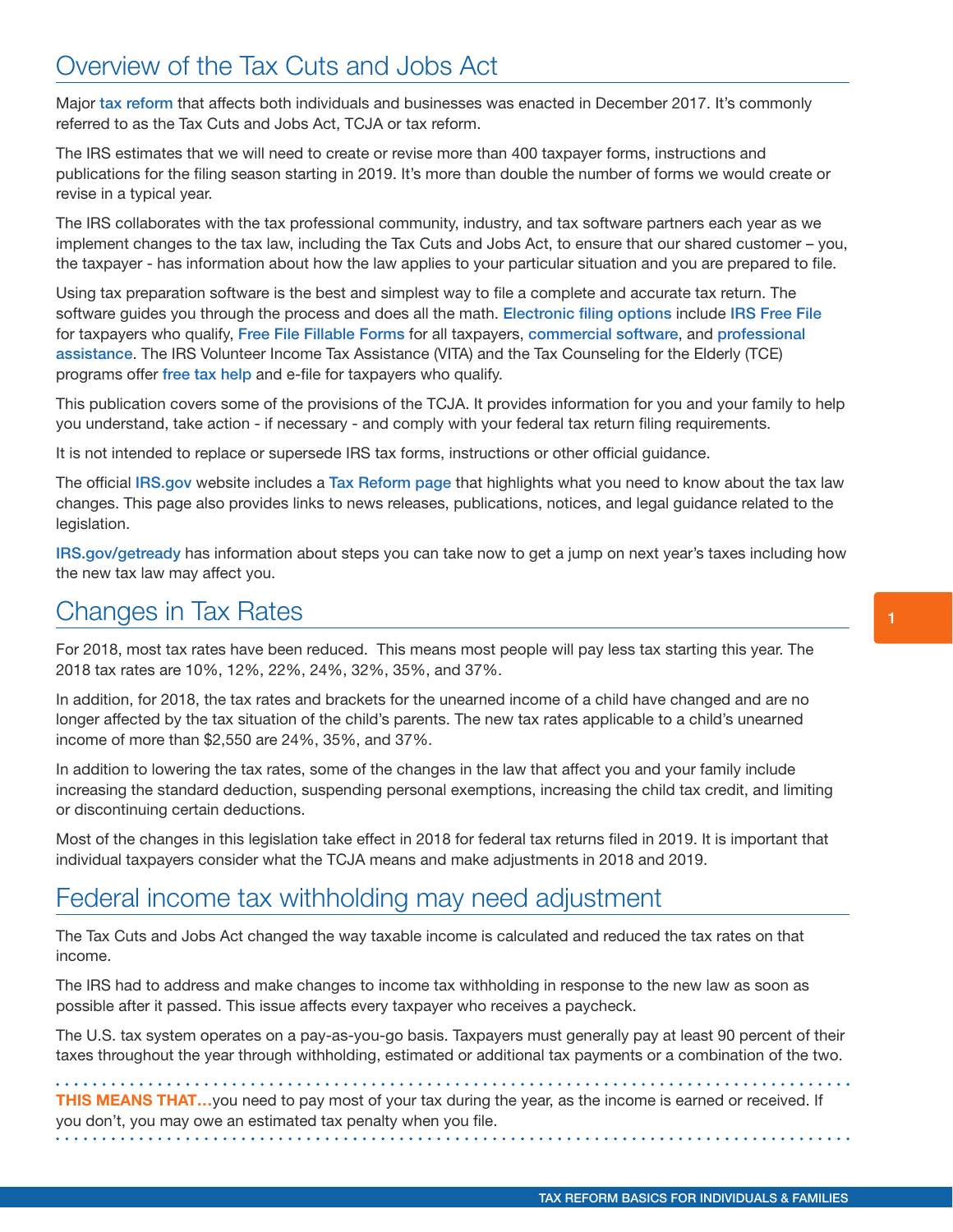<span id="page-3-0"></span>For employees, income tax withholding is the amount of federal income tax withheld from your paycheck. The amount of income tax your employer withholds from your regular pay depends on two things:

- $\blacksquare$  The amount you earn.
- The information you give your employer on Form W–4, Employee's Withholding Allowance Certificate.

The IRS issued new withholding tables for 2018 to reflect the changes in tax rates and tax brackets, the increased standard deduction and the suspension of personal exemptions, among other things.

The IRS also reissued withholding tables, which show payroll service providers and employers how much tax to withhold from employee paychecks, taking into account each employee's wages, marital status, and the number of withholding allowances they claim.

The IRS also modified Form W-4, Employee's Withholding Allowance Certificate, which is the IRS form that employees provide to their employers, so that the employer may determine the amount of federal income tax to withhold from the employees' paychecks. The form helps employees adjust withholding based on their personal circumstances, such as whether they have children or a spouse who is also working. The IRS recommends employees check their withholding any time their personal or financial information changes.

The Form W-4 relates to an employee's federal income tax withholding. State income tax withholding is separate.

**THIS MEANS THAT...** You should have started seeing withholding changes in your paycheck around the end of February 2018. The exact timing depends on when your employer made the change and how often you are paid. You still need to check your withholding and make sure it is correct so there is no surprise at tax filing time.

Just as the amount of your withholding has changed based upon the change in tax rates, you may also need to adjust your withholding or make estimated or additional tax payments due to other changes in the tax law.

You should review your withholding in 2018 and make adjustments if there is still time this year. Review your withholding again, early in 2019 to make sure you don't have too little or too much withheld from your paychecks next year.

To help with this, the IRS issued a new [Withholding Calculator](https://www.irs.gov/individuals/irs-withholding-calculator) and updated [Form W-4](https://www.irs.gov/forms-pubs/about-form-w4) to help you check and update your withholding with your employer, if necessary. You can use the Withholding Calculator to estimate your income tax. The Withholding Calculator compares that estimate to your current tax withholding and can help you decide if you need to change your withholding with your employer.

The new withholding tables were designed to produce the right amount of withholding for people with simple tax situations. Some people have more complicated tax situations and face the possibility of not having enough income tax withheld by their employer. If not enough tax is withheld by your employer, you could have an unexpected tax bill and even a penalty when you file your return next year.

More information on the withholding tables is available in the [IRS Withholding Tables Frequently Asked](https://www.irs.gov/newsroom/irs-withholding-tables-frequently-asked-questions)  [Questions page](https://www.irs.gov/newsroom/irs-withholding-tables-frequently-asked-questions).

## Paycheck Checkup

The Paycheck Checkup campaign encourages you to review your tax situation.

The new tax law could affect how much tax someone should have their employer withhold from their paycheck. To help with this, taxpayers can use the Withholding Calculator on IRS.gov. The Withholding Calculator can help prevent employees from having too little or too much tax withheld from their paycheck. Having too little tax withheld can mean an unexpected tax bill and even a penalty at tax time. You might prefer to have less tax withheld up front and receive more in your paycheck which may mean a lower refund or an unexpected tax bill. Or, you might prefer to make estimated or additional tax payments to avoid an unexpected tax bill and possibly a penalty.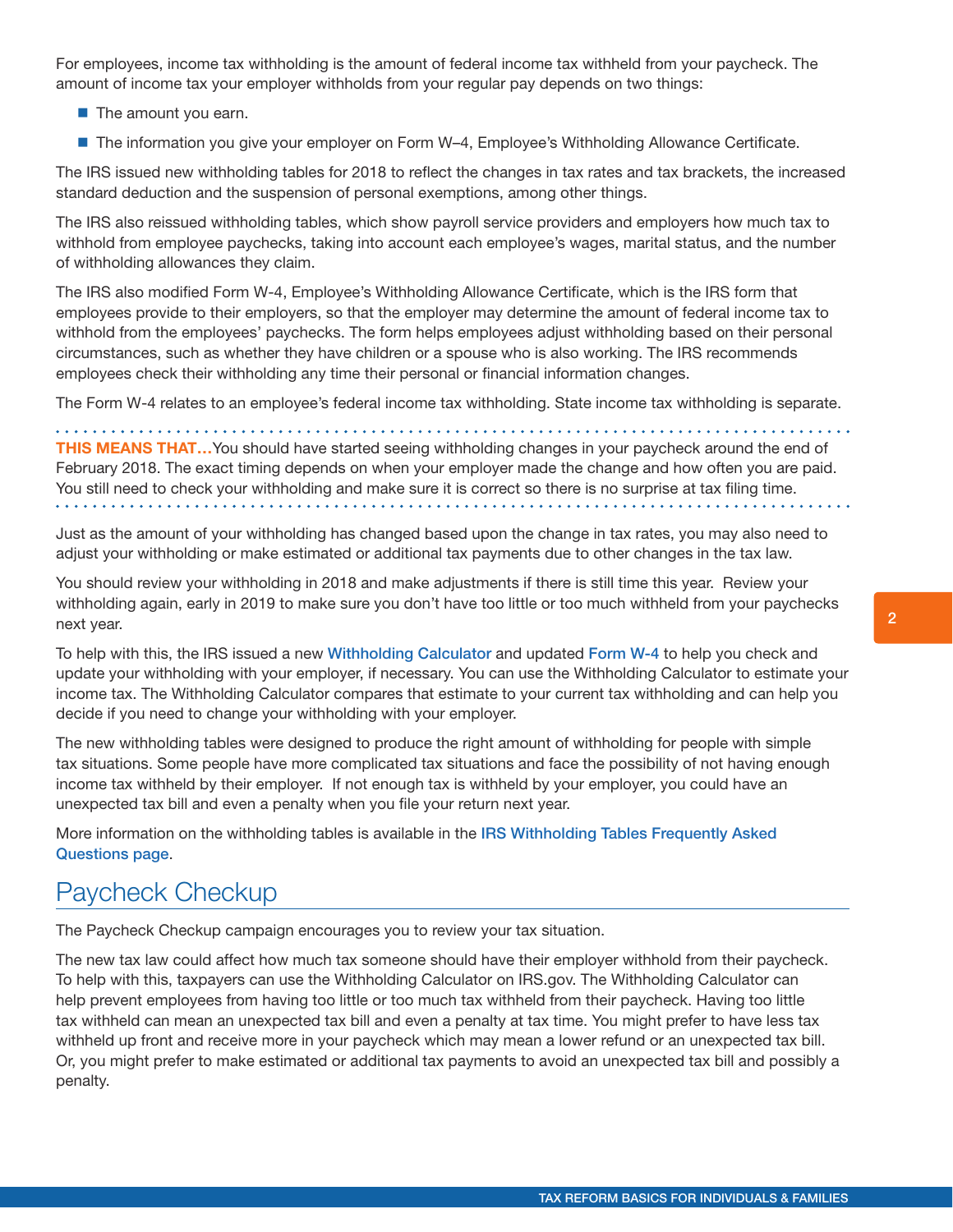<span id="page-4-0"></span>Everyone should do an annual check of their withholding but this year is even more important, especially for taxpayers who:

- Belong to a two-income family.
- Work two or more jobs or only work for part of the year.
- Have children and claim credits such as the Child Tax Credit.
- Have older dependents, including children age 17 or older.
- Itemized deductions on their prior year's tax returns.
- Earn high incomes and have more complex tax returns.
- $\blacksquare$  Received large tax refunds or had large tax bills for the prior year.

Changes in personal circumstances can reduce withholding allowances a taxpayer is entitled to claim. Taxpayers whose circumstances have changed, including those who have divorced, started a second job, or whose child no longer their dependent, have 10 days to submit a new Form W-4 to their employer claiming the proper number of withholding allowances.

Taxpayers who work seasonal jobs or are employed part of the year should also perform a "paycheck checkup." Any changes that a part-year employee makes to their withholding can affect each paycheck in a larger way than employees who work year-round.

**THIS MEANS THAT...Doing a checkup can help protect against having too little tax withheld and facing an** unexpected tax bill and even a penalty at tax time. Some taxpayers might prefer to have less tax withheld up front and receive more in their paychecks, which would reduce their tax refund next year.

More information on the Withholding Calculator is available in the [Withholding Calculator Frequently Asked](https://www.irs.gov/newsroom/irs-withholding-tables-frequently-asked-questions)  [Questions page](https://www.irs.gov/newsroom/withholding-calculator-frequently-asked-questions).

#### Step-by-Step Instructions for Using the IRS Withholding Calculator

The IRS encourages everyone to use the [Withholding Calculator](https://www.irs.gov/newsroom/withholding-calculator-frequently-asked-questions) to perform a quick "paycheck checkup." The objective of the withholding calculator and the worksheet are to get the tax liability and withholding as close to equal as possible, resulting in minimal refund or tax owed. Results from the calculator will include a recommendation of whether users should consider submitting a new Form W-4, Employee's Withholding Allowance Certificate, to their employers to either reduce or increase the amount of their withholding. In general, if you follow the recommendation and file a new form  $W-4$  for the rest of the year – or for next year - your withholding will approximately equal your anticipated tax, and any refund or tax owed should be less than \$25.

Before beginning, taxpayers should have a copy of their most recent pay stub and tax return.

Here are step-by-step instructions for using the calculator:

Go to the main [Withholding Calculator](https://www.irs.gov/individuals/irs-withholding-calculator) page on IRS.gov. Carefully read all information and click the blue Withholding Calculator button.

Use the buttons at the bottom of each page to navigate through the calculator. The buttons allow users to continue inputting their information, reset the information on that page, or start over from the beginning.

Input general tax situation information, including:

- **Filing status.**
- Whether anyone can claim the user as a dependent.
- $\blacksquare$  Total number of jobs held during the year.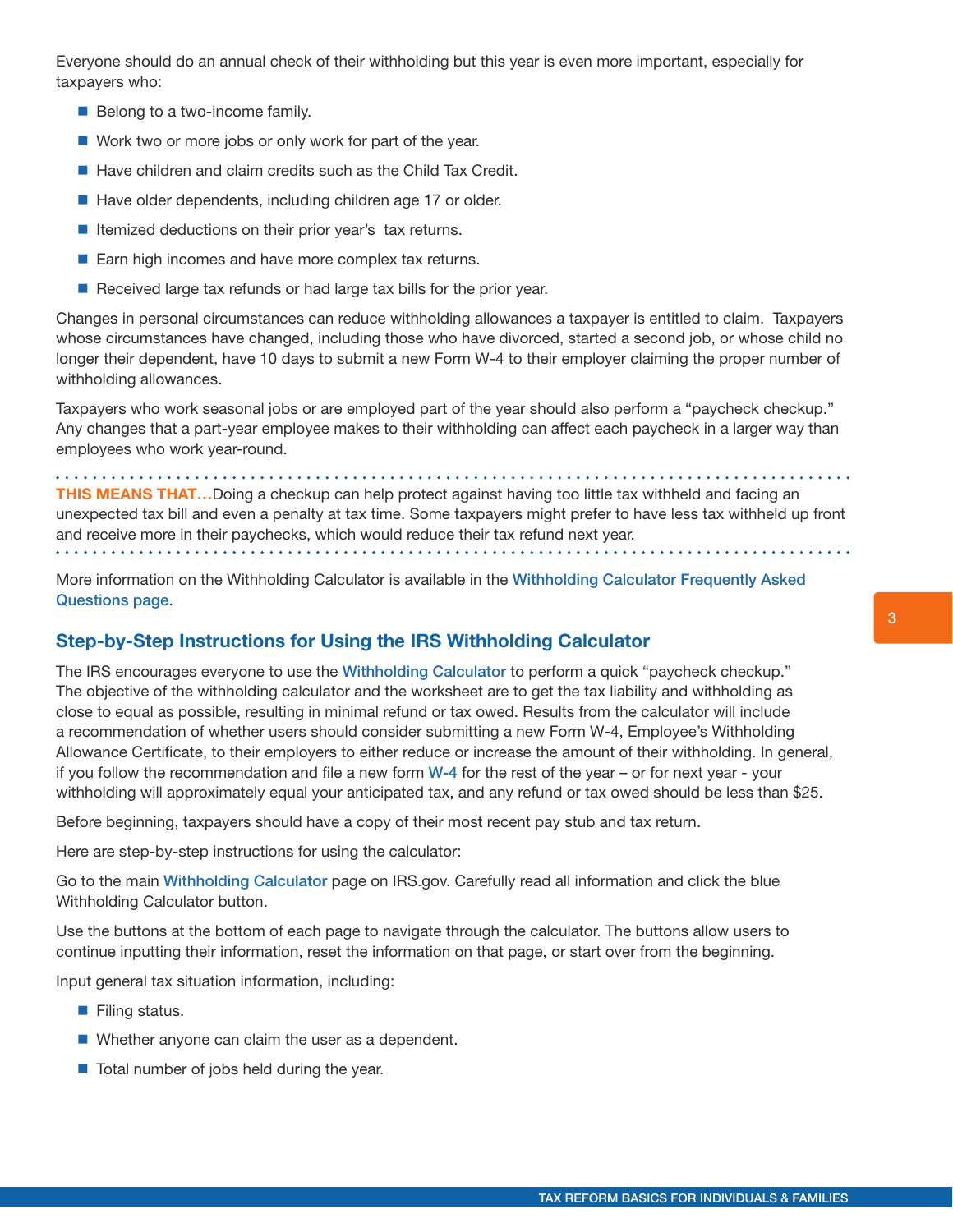- <span id="page-5-0"></span>■ Contributions to a tax-deferred retirement, cafeteria or other pre-tax plan.
- **Scholarships or fellowship grants received that are included in gross income.**
- Number of dependents.

Input information about credits, including:

- Child and dependent care credit.
- Child tax credit.
- Earned income tax credit.

Enter the total estimated taxable income expected during the year. Amounts the user will enter include wages, bonuses, military retirement, taxable pensions, and unemployment compensation. Users should enter a "0" on lines asking for amounts that don't apply to them.

Enter an estimate of adjustments to income, including deductible IRA contributions and education loan interest.

Indicate standard deduction or itemized deductions. Users who plan to itemize will enter estimates of these deductions.

Print out the summary of results. The calculator will provide a summary of the taxpayer's information. Taxpayers use the results to determine if they need to complete a new Form W-4, which they give to their employer.

The Withholding Calculator can also help taxpayers with part-year employment estimate their income, credits, adjustments and deductions more accurately and check if they have the right amount of tax withheld for their financial situation.

The calculator asks about the dates of a taxpayer's employment and accounts for a part-year employee's shorter employment rather than assuming that their weekly tax withholding amount would be applied to a full year. The calculator makes recommendations for part-year employees accordingly. If a taxpayer has more than one partyear job, the Withholding Calculator can account for this as well. The Form W-4 worksheets do not distinguish between part-year jobs and full-year jobs.

#### Updating Form W-4 After Doing a Paycheck Checkup

Taxpayers who use the calculator and determine that they need to change their withholding must fill out a new [Form W-4](https://www.irs.gov/forms-pubs/about-form-w4), Employee's Withholding Allowance Certificate. Employees submit the completed Form W-4 to their employers. Do not send Form W-4 to the IRS.

Here are a few things for taxpayers to remember about updating Form W-4:

- The Withholding Calculator will help determine if they should complete a new Form W-4.
- $\blacksquare$  The calculator will provide users the information to put on a new Form W-4.
- Taxpayers who use the calculator to check their withholding will save time because they don't need to complete the Form W-4 worksheets. The calculator does the worksheet calculations.
- As a general rule, the fewer withholding allowances a taxpayer enters on Form W-4, the higher their tax withholding. Entering "0" or "1" on line 5 of the W-4 instructs an employer to withhold more tax. Entering a larger number means less tax withholding, resulting in a smaller tax refund or potentially a tax bill or penalty.
- Taxpayers who complete new Form W-4s should submit it to their employers as soon as possible. With withholding occurring throughout the year, it's better to take this step sooner, rather than later.

**THIS MEANS THAT...** Using the withholding calculator can help you adjust your W-4 to possibly avoid an unexpected tax bill or penalty.

People who have too much tax withheld will get less money in their regular paycheck. If those taxpayers change their withholding and enter more allowances on Form W-4, they'll get more money in their paychecks throughout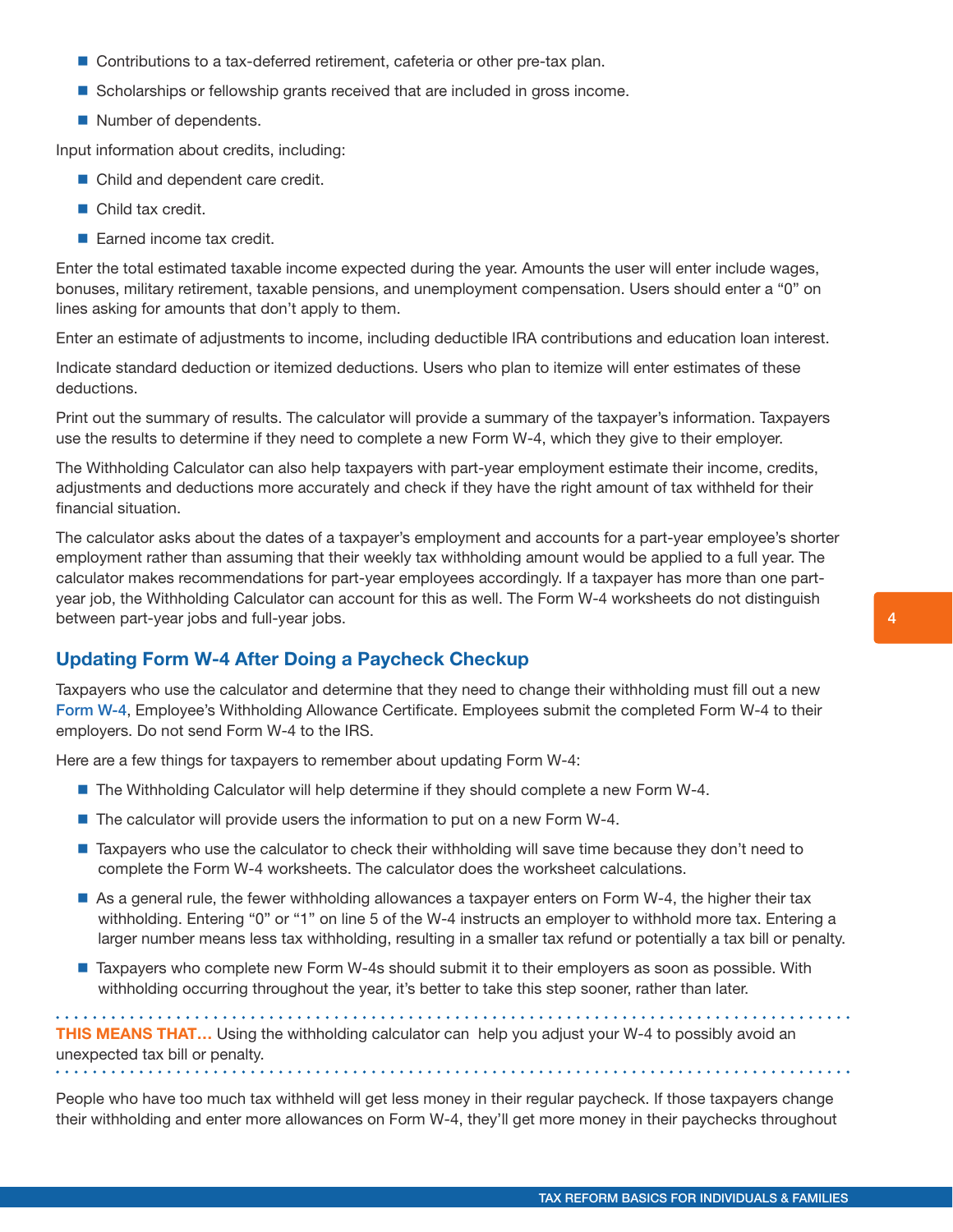<span id="page-6-0"></span>the year. Employees who have too little withheld are not paying enough taxes throughout the year, and they may face an unexpected tax bill and even a penalty when they file next year.

Having a completed tax return for the prior year can help taxpayers work with the Withholding Calculator to determine their proper withholding and avoid issues when they file next year.

#### Making Estimated or Additional Tax Payments

Certain taxpayers - including those who don't have enough income tax withheld by their employer - may have to pay estimated taxes.

If the amount of income tax withheld from your salary or pension is not enough, or if you receive income such as interest, dividends, alimony, self-employment income, capital gains, prizes and awards, you may have to make estimated or additional tax payments.

The IRS encourages everyone to use the Withholding Calculator to perform a quick "paycheck checkup." This is even more important this year because of recent changes to the tax law for 2018. Having enough tax withheld or making estimated or additional tax payments during the year can help you avoid problems at tax time.

Taxpayers can adjust withholding on their paychecks or the amount of their estimated tax payments to help avoid an unexpected tax bill or prevent penalties.

[Form 1040-ES](https://www.irs.gov/forms-pubs/about-form-1040-es), Estimated Tax for Individuals, available on IRS.gov, is designed to help taxpayers figure these payments simply and accurately. The estimated tax package includes a quick rundown of key tax changes, income tax rate schedules for 2018 and a useful worksheet for figuring the right amount to pay. The IRS also mailed 1 million Form 1040-ES vouchers with instructions in late March to taxpayers who used this form last year.

Taxpayers can [pay their taxes](https://www.irs.gov/forms-pubs/about-form-1040-es) throughout the year anytime. They must select the tax year and tax type or form when paying electronically. If you're paying by check - make it out to the "United States Treasury" and indicate the tax year and type of taxes you are paying.

For additional information, refer to [Publication 505,](https://www.irs.gov/pub/irs-pdf/p505.pdf) Tax Withholding and Estimated Tax.

### Changes to Standard Deduction

The standard deduction is a dollar amount that reduces the amount of income on which you are taxed and varies according to your filing status.

The standard deduction reduces the income subject to tax. The Tax Cuts and Jobs Act nearly doubled standard deductions. When you take the standard deduction, you can't itemize deductions for mortgage interest, state taxes and charitable deductions on Schedule A, Itemized Deductions.

Starting in 2018, the standard deduction for each filing status is:

| Married filing jointly. Qualifying widow(er) \$24,000  (up from \$12,700 in 2017) |
|-----------------------------------------------------------------------------------|
|                                                                                   |
|                                                                                   |
|                                                                                   |

The amounts are higher if you or your spouse are blind or over age 65.

Most taxpayers have the choice of either taking a standard deduction or itemizing. If you qualify for the standard deduction and your standard deduction is more than your total itemized deductions, you should claim the standard deduction in most cases and don't need to file a Schedule A, Itemized Deductions, with your tax return.

**THIS MEANS THAT...** Many taxpayers will no longer itemize their deductions and have a simpler time in filing their taxes.

More than 9 out of 10 taxpayers use tax software or a paid preparer to file their taxes. Generally, you answer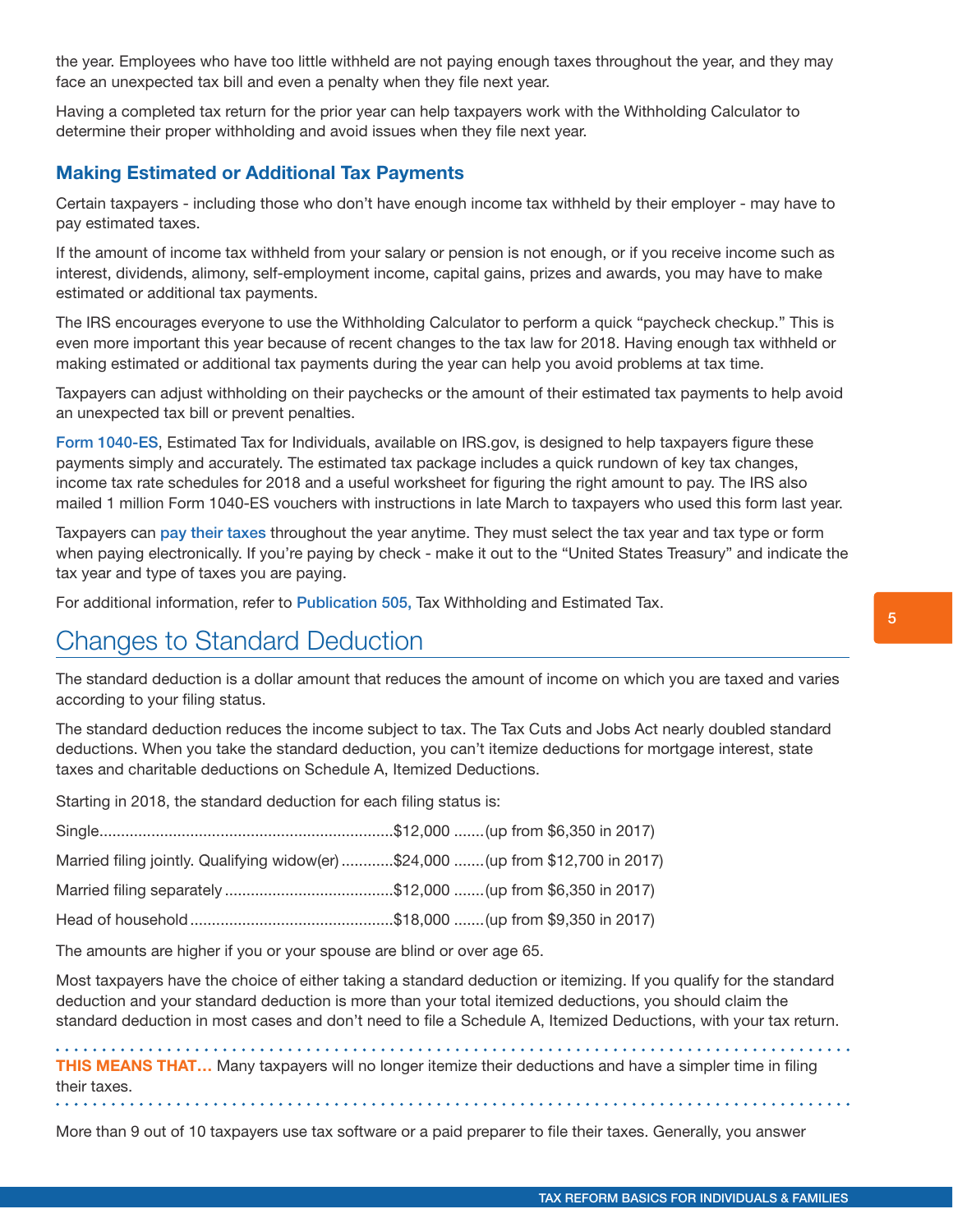<span id="page-7-0"></span>a series of questions in an interview format and the software or preparer chooses the best option (standard deduction or itemized deductions) for you. The new tax law hasn't changed this process and the IRS has worked extensively with software developers and tax preparers to ensure that they are prepared to help you. IRS also provides training to and certifies volunteers in the Volunteer Income Tax Assistance (VITA) and Tax Counseling for the Elderly (TCE) programs. If you qualify, these volunteers will help you file your taxes for free. For more information, see [Free Tax Return Preparation for Qualifying Taxpayers](https://www.irs.gov/individuals/free-tax-return-preparation-for-you-by-volunteers) on IRS.gov.

### Changes to Itemized Deductions

In addition to nearly doubling standard deductions, the Tax Cuts and Jobs Act changed several itemized deductions that can be claimed on Schedule A, Itemized Deductions.

**THIS MEANS THAT...**Many individuals who formerly itemized may now find it more beneficial to take the standard deduction. Check your 2017 itemized deductions to make sure you understand what these changes mean to your tax situation for 2018.

Almost everyone who previously itemized before is affected by changes from the Tax Cuts and Jobs Act. The changes to both the standard deduction and itemized deductions could affect how much you need to have your employer withhold from your pay. Even if you continue to itemize deductions, you should check your withholding.

You may not take the standard deduction if you claim itemized deductions. Alternatively, if you take the standard deduction, you may not claim itemized deductions. For married filing separate taxpayers, if one spouse elects to itemize, the other spouse is also required to itemize. That's why it is important that you consider what these changes mean for you and your family.

#### For 2018, the following changes have been made to itemized deductions that can be claimed on Schedule A.

#### Limit on overall itemized deductions suspended.

You may be able to deduct more of your total itemized deductions if your itemized deductions were limited in the past due to the amount of your adjusted gross income. The old rule that limited the total itemized deductions for certain higher-income individuals has been suspended.

**THIS MEANS THAT...** if you do itemize... your itemized deductions are no longer limited if your adjusted gross income is over a certain amount.

#### Deduction for medical and dental expenses modified.

You can deduct certain unreimbursed medical expenses that exceed 7.5% of your 2018 adjusted gross income. Before this law change, unreimbursed medical expenses had to exceed 10% of adjusted gross income for most taxpayers in order to be deductible.

**THIS MEANS THAT...** if you do itemize...you can deduct the part of your eligible medical and dental expenses that is more than 7.5 percent of your 2018 adjusted gross income.

. . . . . . . . . . . . . . . . . .

WHAT'S NEXT FOR TAX YEAR 2019? If you plan to itemize for tax year 2019 your unreimbursed medical and dental expenses will have to exceed 10% of your 2019 adjusted gross income in order to be deductible.

#### Deduction for state and local income, sales and property taxes modified.

Your total deduction for state and local income, sales and property taxes is limited to a combined, total deduction of \$10,000 (\$5,000 if Married Filing Separate). Any state and local taxes you paid above this amount cannot be deducted.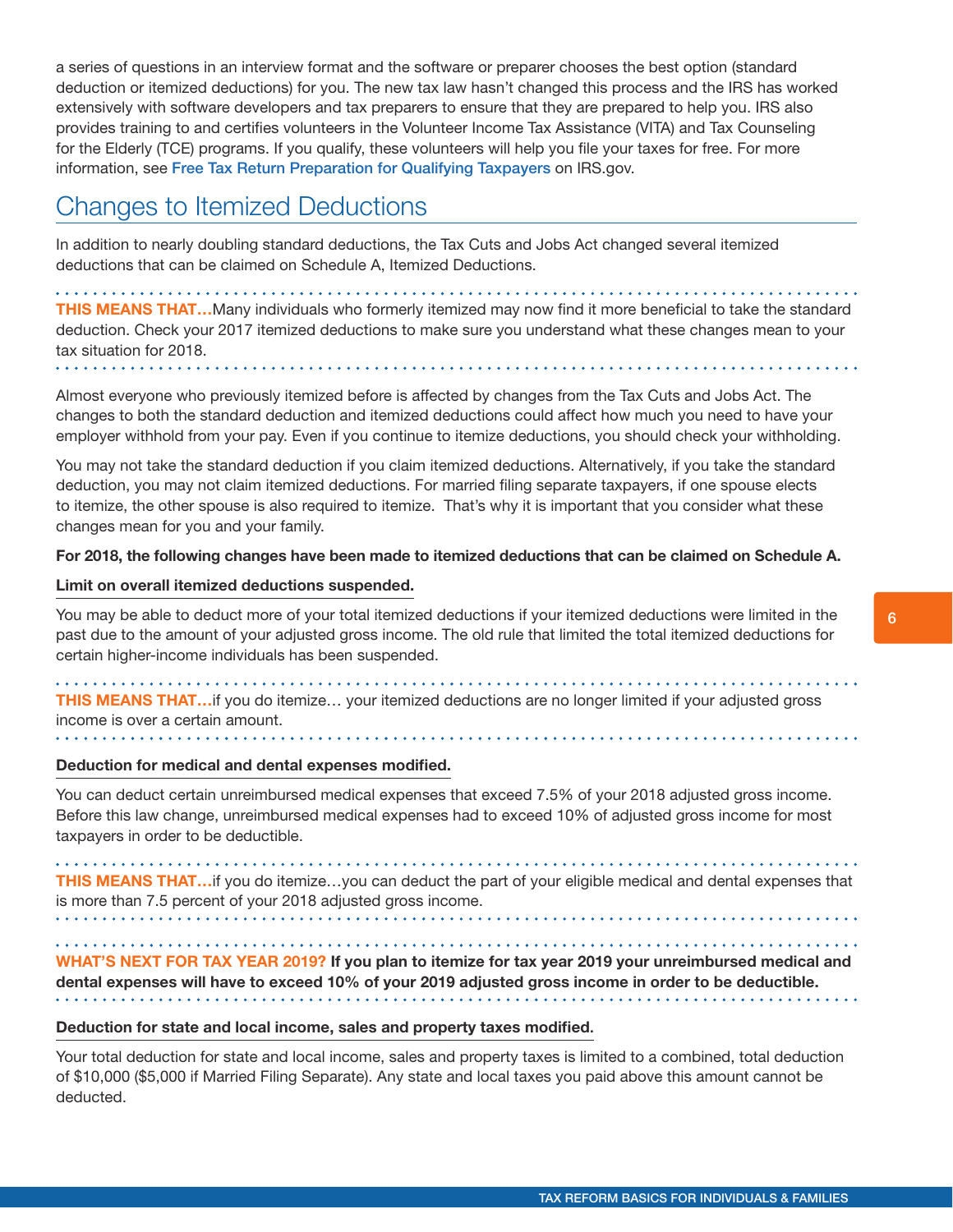<span id="page-8-0"></span>No deduction is allowed for foreign real property taxes. Property taxes associated with carrying on a trade or business are fully deductible.

**THIS MEANS THAT...** if you do itemize... you can deduct state and local income, sales, and property taxes but only up to \$10,000 (\$5,000 if Married Filing Separate). 

IRS [Notice 2018-54](https://www.irs.gov/pub/irs-drop/n-18-54.pdf) informs taxpayers that federal law controls the characterization of the payments for federal income tax purposes regardless of the characterization of the payments under state law.

#### Deduction for home mortgage and home equity interest modified.

Your deduction for mortgage interest is limited to interest you paid on a loan secured by your main home or second home that you used to buy, build, or substantially improve your main home or second home.

**THIS MEANS THAT...** if you do itemize... that interest paid on most home equity loans is not deductible unless the loan proceeds were used to buy, build, or substantially improve your main home or second home.

For example, interest on a home equity loan used to build an addition to an existing home is typically deductible, while interest on the same loan used to pay personal living expenses, such as credit card debts, is not.

As under prior law, the loan must be secured by the taxpayer's main home or second home (known as a qualified residence), not exceed the cost of the home and meet other requirements.

#### New dollar limit on total qualified residence loan balance.

 The date you took out your mortgage or home equity loan may also impact the amount of interest you can deduct. If your loan was originated or treated as originating on or before Dec. 15, 2017, you may deduct interest on up to \$1,000,000 (\$500,000 if you are married filing separately) in qualifying debt. If your loan originated after that date, you may only deduct interest on up to \$750,000 (\$375,000 if you are married filing separately) in qualifying debt. The limits apply to the combined amount of loans used to buy, build or substantially improve the taxpayer's main home and second home.

THIS MEANS THAT... if you do itemize... for existing mortgages, you can continue to deduct interest on a total of \$1 million in qualifying debt secured by first and second homes but for new homeowners buying in 2018, you can only deduct interest on a total of \$750,000 in qualifying debt for a first and second home.

The following examples illustrate these points.

**Example 1:** In January 2018, a taxpayer takes out a \$500,000 mortgage to purchase a main home with a fair market value of \$800,000. In February 2018, the taxpayer takes out a \$250,000 home equity loan to put an addition on the main home. Both loans are secured by the main home and the total does not exceed the cost of the home. Because the total amount of both loans does not exceed \$750,000, all of the interest paid on the loans is deductible. However, if the taxpayer used the home equity loan proceeds for personal expenses, such as paying off student loans and credit cards, then the interest on the home equity loan would not be deductible.

**Example 2:** In January 2017, a taxpayer takes out a mortgage to purchase a main home with a fair market value of \$1.2 million. The loan is secured by the main home. In January 2018, the taxpayer takes out a \$100,000 home equity loan when the balance of the first mortgage was \$900,000. The taxpayer may deduct all of the interest from the first loan because the first loan was originated on or before Dec. 15, 2017. The taxpayer can deduct none of the interest on the home equity loan because the \$750,000 limitation applicable to the home equity loan must be reduced (but not below zero) by the amount of the indebtedness incurred on or before December 15, 2017.

**Example 3:** In January 2018, a taxpayer takes out a \$500,000 mortgage to purchase a main home. The loan is secured by the main home. In February 2018, the taxpayer takes out a \$250,000 loan to purchase a vacation home. The loan is secured by the vacation home. Because the total amount of both mortgages does not exceed \$750,000, all of the interest paid on both mortgages is deductible. However, if the taxpayer took out a \$250,000 home equity loan on the main home to purchase the vacation home, then the interest on the home equity loan would not be deductible.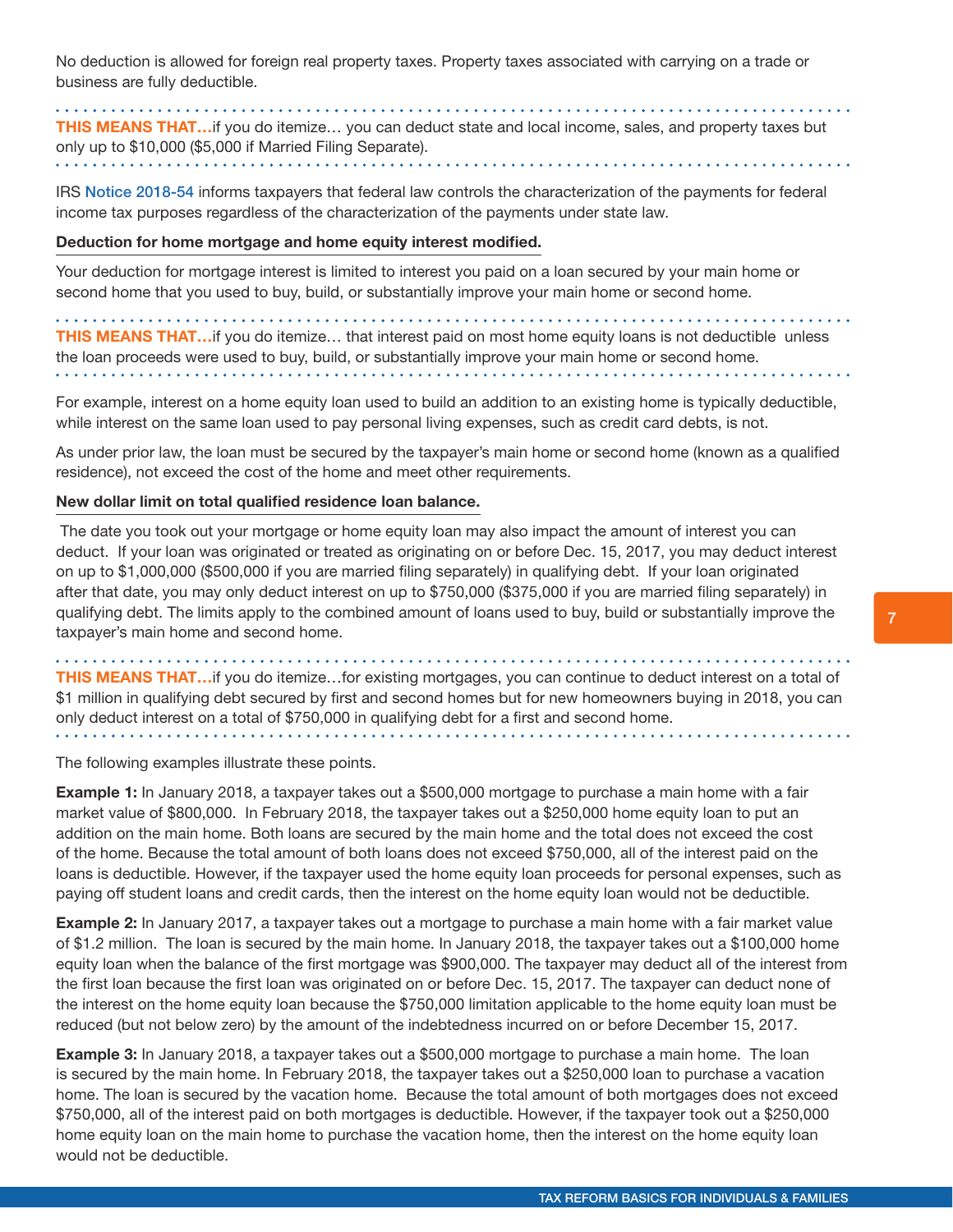<span id="page-9-0"></span>Example 4: In January 2018, a taxpayer takes out a \$500,000 mortgage to purchase a main home. The loan is secured by the main home. In February 2018, the taxpayer takes out a \$500,000 loan to purchase a vacation home. The loan is secured by the vacation home. Because the total amount of both mortgages exceeds \$750,000, not all of the interest paid on the mortgages is deductible. A percentage of the total interest paid is deductible.

Special rules apply to maintain these limits if you refinance your debt. For more information, see the 2018 [Publication 936](https://www.irs.gov/forms-pubs/about-publication-936), Home Mortgage Interest Deduction

#### Limit for charitable contributions modified.

The limit on charitable contributions of cash has increased from 50 percent to 60 percent of your adjusted gross income.

**THIS MEANS THAT...** if you do itemize ...you may be able to deduct more of your charitable cash contributions this year. 

For more information, see the 2018 [Publication 526](https://www.irs.gov/forms-pubs/about-publication-526), Charitable Contributions.

#### Deduction for casualty and theft losses modified.

Net personal casualty and theft losses are deductible only to the extent they're attributable to a federally declared disaster. Claims must include the [FEMA code](https://www.fema.gov/disasters/) assigned to the disaster. See the 2018 Instructions for [Form 4684](https://www.irs.gov/forms-pubs/form-4684-casualties-and-thefts), Casualty and Theft Losses, for more information about 2018 disasters.

The loss must still exceed \$100 per casualty and the net total loss must exceed 10 percent of your AGI. In addition, you can still elect to deduct the casualty loss in the tax year immediately preceding the tax year in which you incurred the disaster loss.

**THIS MEANS THAT...** if you do itemize...your personal casualty and theft losses must be attributed to a federally declared disaster. **. . . . . . . . . . . .** 

See IRS Publication 976, [Disaster Relief](https://www.irs.gov/forms-pubs/about-publication-976-disaster-relief), for information about personal casualty losses resulting from federally declared disasters that occurred in 2016, as well as certain 2017 disasters, including Hurricane Harvey, Tropical Storm Harvey, Hurricane Irma, Hurricane Maria, and the California wildfires, that may be claimed as a qualified disaster loss.

#### Miscellaneous itemized deductions suspended.

The previous deduction for job-related expenses or other miscellaneous itemized deductions that exceeded 2 percent of your adjusted gross income is suspended. This includes unreimbursed employee expenses such as uniforms, union dues and the deduction for business-related meals, entertainment and travel, as well as any deductions you may have previously been able to claim for tax preparation fees and investment expenses, including investment management fees, safe deposit box fees and investment expenses from pass-through entities. The business standard mileage rate listed in Notice 2018-03 cannot be used to claim an itemized deduction for unreimbursed employee travel expenses during the suspension.

THIS MEANS THAT...if you do itemize...if your miscellaneous itemized deductions previously needed to exceed 2% of your adjusted gross income, they are no longer deductible. 

For more information, see the 2018 Instructions for [Schedule A](https://www.irs.gov/forms-pubs/about-schedule-a-form-1040), Itemized Deductions.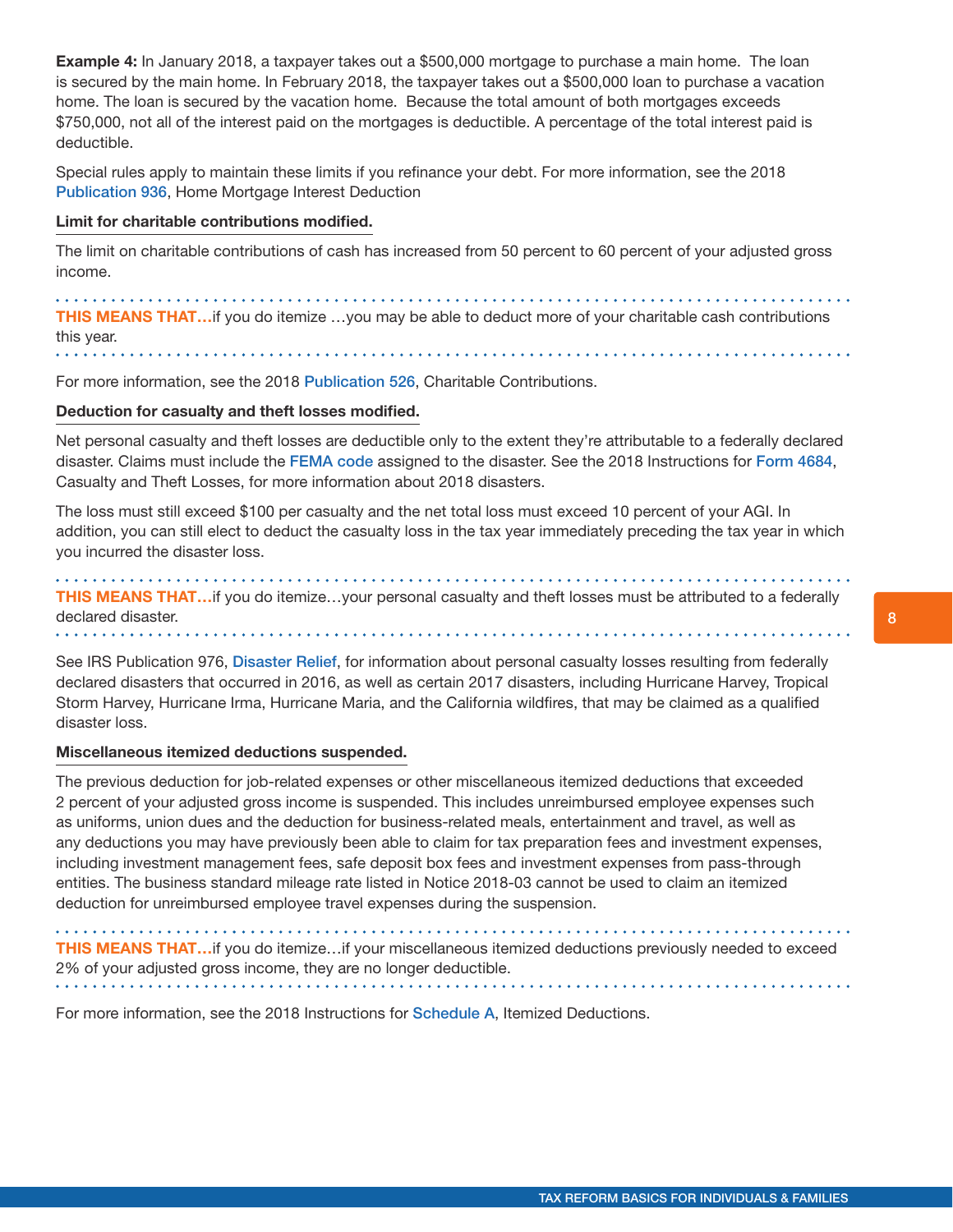### <span id="page-10-0"></span>Deduction and Exclusion for moving expenses suspended

The deduction for moving expenses is suspended. During the suspension, no deduction is allowed for use of an automobile as part of a move. This suspension does not apply to members of the U.S. Armed Forces on active duty who move pursuant to a military order related to a permanent change of station.

Also, employers will include moving expense reimbursements as taxable income in the employees' wages because the new law suspends the former exclusion from income for qualified moving expense reimbursements from an employer. This suspension does not apply to members of the U.S. Armed Forces on active duty who move pursuant to a military order related to a permanent change of station as long as the expenses would qualify as a deduction if the government didn't reimburse the expense.

**THIS MEANS THAT...** unless you are a member of the U.S. military on active duty, you cannot deduct moving expenses and amounts reimbursed by an employer will be taxable income. 

### Changes to Benefits for Dependents

#### Deduction for personal exemptions suspended

For 2018, you can't claim a personal exemption deduction for yourself, your spouse, or your dependents.

**THIS MEANS THAT...** you will not be able to reduce the income that is subject to tax by the exemption amount for each person included on your tax return as you have in previous years.

However, changes to the standard deduction amount and Child Tax Credit may offset at least part of this change for most families and, in some cases, may result in a larger refund.

#### Child tax credit and additional child tax credit

For 2018, the maximum credit increased to \$2,000 per qualifying child. Up to \$1,400 of the credit can be refundable for each qualifying child as the additional child tax credit. In addition, the income threshold at which the child tax credit begins to phase out is increased to \$200,000, or \$400,000 if married filing jointly.

```
THIS MEANS THAT... more families with children under 17 qualify for the larger credit.
```
See 2018 [Publication 972](https://www.irs.gov/forms-pubs/about-publication-972), Child Tax Credit, for more information.

#### Credit for other dependents

A new credit of up to \$500 is available for each of your qualifying dependents other than children who can be claimed for the child tax credit. The qualifying dependent must be a U.S. citizen, U.S. national, or U.S. resident alien. The credit is calculated with the child tax credit in the form instructions. The total of both credits is subject to a single phase out when adjusted gross income exceeds \$200,000, or \$400,000 if married filing jointly.

. . . . . . . . **THIS MEANS THAT...**you may be able to claim this credit if you have children age 17 or over, including college students, children with ITINs, or or other older relatives in your household. 

#### Social security number required for child tax credit

Beginning with Tax Year 2018, your child must have a Social Security Number issued by the Social Security Administration before the due date of your tax return (including extensions) to be claimed as a qualifying child for the Child Tax Credit or Additional Child Tax Credit. Children with an ITIN can't be claimed for either credit.

If your child's immigration status has changed so that your child is now a U.S. citizen or permanent resident but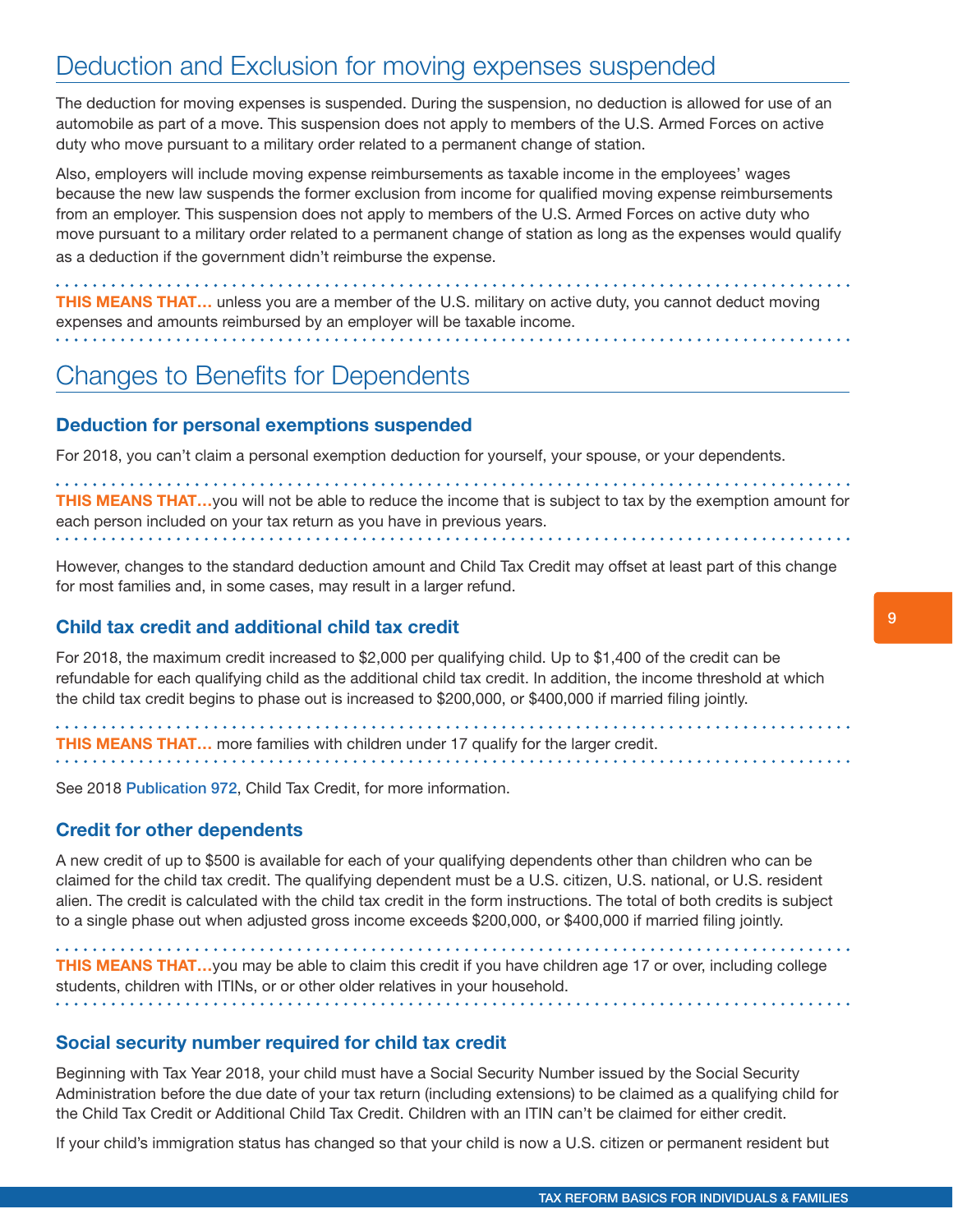<span id="page-11-0"></span>the child's social security card still has the words "Not valid for employment" on it, ask the SSA for a new social security card without those words.

If your child doesn't have a valid SSN, your child may still qualify you for the Credit for Other Dependents. This is a non-refundable credit of up to \$500 per qualifying person. If your dependent child lived with you in the United States and has an ITIN, but not an SSN, issued by the due date of your 2018 return (including extensions), you may be able to claim the new Credit for Other Dependents for that child.

Spouses and dependents residing outside the United States who use Individual Taxpayer Identification Numbers a tax processing number issued by the IRS – should review the information on IRS.gov/ITIN to determine whether they need to renew an ITIN before filing a tax return next year. They do not need to renew their ITINs if they would have been claimed as dependents qualifying for this personal exemption benefit and not for any other benefit.

### Alternative minimum tax (AMT) exemption amount increased

The AMT exemption amount is increased to \$70,300 (\$109,400 if married filing jointly or qualifying widow(er); \$54,700 if married filing separately). The income level at which the AMT exemption begins to phase out has increased to \$500,000 or \$1,000,000 if married filing jointly.

THIS MEANS THAT...far fewer taxpayers will pay the AMT.

See the 2018 Instructions for [Form 6251](https://www.irs.gov/forms-pubs/form-6251-alternative-minimum-tax-individuals), Alternative Minimum Tax – Individuals for more information.

### Repeal of deduction for alimony payments

Alimony and separate maintenance payments are no longer deductible for any divorce or separation agreement executed after December 31, 2018, or for any divorce or separation agreement executed on or before December 31, 2018, and modified after that date. Further, alimony and separate maintenance payments are no longer included in income based on these dates, so you won't need to report these payments on your tax return if the payments are based on a divorce or separation agreement executed or modified after December 31, 2018.

WHAT'S NEXT FOR TAX YEAR 2019? ... divorce or separation agreements executed or modified after Dec 31, 2018 providing alimony will have different tax consequences. The alimony payments will not be deductible for the spouse who makes alimony payments and they will not be included in the income of the receiving spouse.

Treatment of student loans discharged on account of death or disability modified

TCJA modifies the exclusion of student loan discharges from gross income, by including within the exclusion certain discharges on account of death or disability. It applies to discharges of indebtedness after December 31, 2017, and before January 1, 2026.

**THIS MEANS THAT...**student loans discharged due to death or disability are not included in income.

### Repeal of deduction for amounts paid in exchange for college athletic event seating rights

No charitable deduction shall be allowed for any amount paid to an institution of higher education in exchange for which the payor receives the right to purchase tickets or seating at an athletic event.

**THIS MEANS THAT...** "Seat license" or other fees paid in exchange for the right to buy seating at college athletic events are no longer deductible.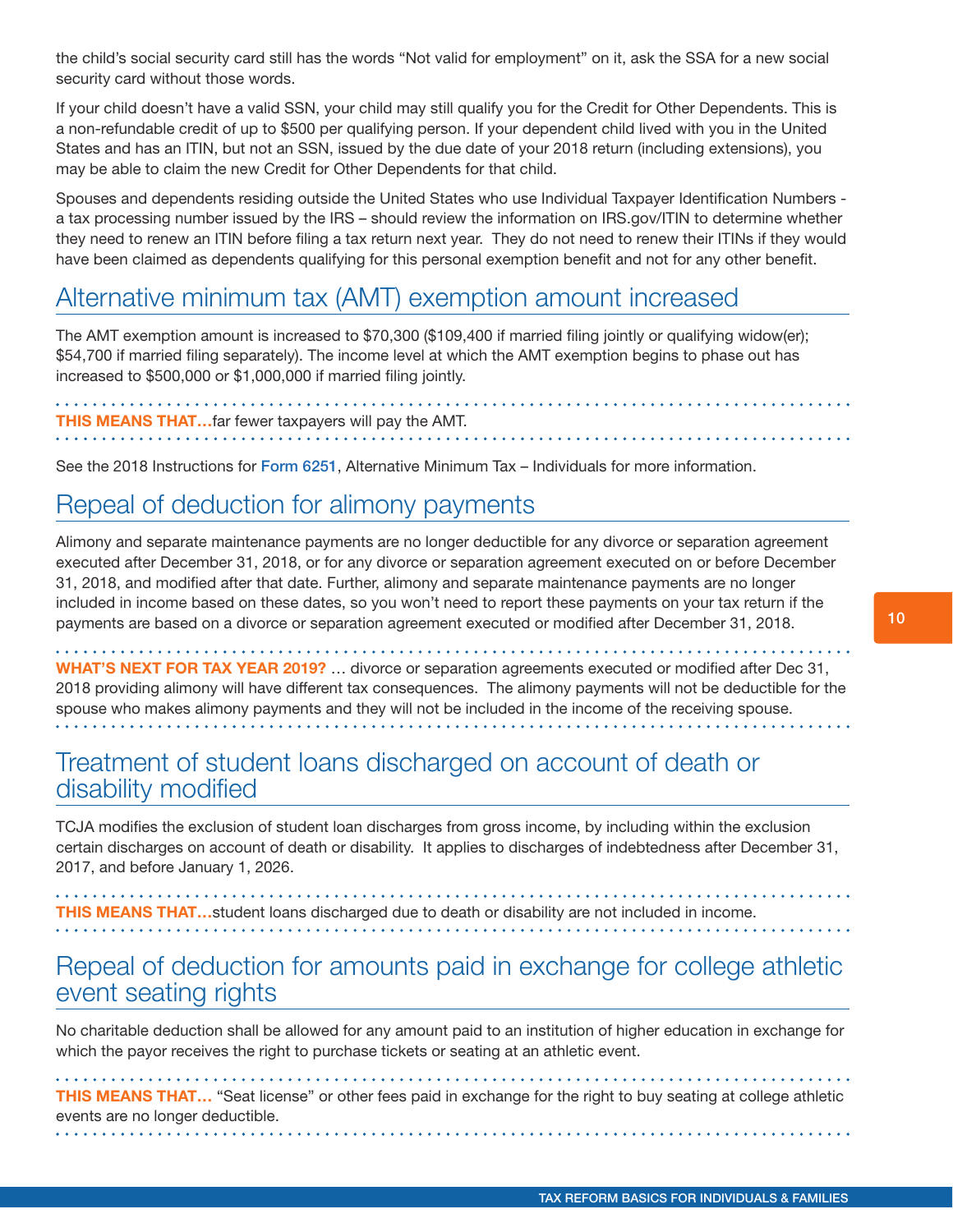### <span id="page-12-0"></span>Combat zone tax benefits available to Armed Forces members who served in the Sinai Peninsula

Under the Tax Cuts and Jobs Act, members of the U.S. Army, U.S. Navy, U.S. Marines, U.S. Air Force, and U.S. Coast Guard who performed services in the Sinai Peninsula can now claim combat zone tax benefits retroactive to June 2015.

Eligible service members should review [Publication 3](https://www.irs.gov/forms-pubs/about-publication-3), Armed Forces' Tax Guide, available on IRS.gov.

# Reporting Health Care Coverage

Under the Tax Cuts and Jobs Act, you must continue to report coverage, qualify for an exemption, or report an individual shared responsibility payment for tax year 2018.

If you need health coverage, visit HealthCare.gov to learn about health insurance options that are available for you and your family, how to purchase health insurance, and how you might qualify to get financial assistance with the cost of insurance.

Most taxpayers have qualifying health coverage or a coverage exemption for all 12 months in the year, and will check the box on the front of their tax return.

**THIS MEANS THAT...** For tax year 2018, the IRS will not consider a return complete and accurate if you do not report full-year coverage, claim a coverage exemption, or report a shared responsibility payment on the tax return. You remain obligated to follow the law and pay what you may owe at the point of filing. 

WHAT'S NEXT FOR TAX YEAR 2019? The shared responsibility payment is reduced to zero under TCJA for tax year 2019 and all subsequent years. See [IRS.gov/aca](https://www.irs.gov/affordable-care-act) for more information.

### Retirement Plans

#### Recharacterization of a Roth Conversion

You can no longer recharacterize a conversion from a traditional IRA, SEP or SIMPLE to a Roth IRA. The new law also prohibits recharacterizing amounts rolled over to a Roth IRA from other retirement plans, such as 401(k) or 403(b) plans. You can still treat a regular contribution made to a Roth IRA or to a traditional IRA as having been made to the other type of IRA.

See [IRA FAQS – Recharacterization of IRA Contributions](https://www.irs.gov/retirement-plans/ira-faqs-recharacterization-of-ira-contributions) and [IRS.gov/taxreform](https://www.irs.gov/newsroom/tax-exempt-government-entities) for more information.

#### Plan Loans to an Employee that Leaves Employment

If you terminate employment (or if the plan is terminated) with an outstanding plan loan, a plan sponsor may [offset](https://www.irs.gov/retirement-plans/plan-participant-employee/retirement-topics-loans) your account balance with the outstanding balance of the loan. If a plan loan is offset, you have until the due date, including extensions, to rollover the loan balance to an IRA or eligible retirement plan.

See Retirement Plans [FAQs regarding Loans](https://www.irs.gov/retirement-plans/retirement-plans-faqs-regarding-loans) and [IRS.gov/taxreform](https://www.irs.gov/newsroom/tax-exempt-government-entities) for more information.

#### Disaster Relief – Retirement Plans

Laws enacted in 2017 and 2018 make it easier for retirement plan participants to access their retirement plan funds to recover from disaster losses incurred in federally declared disaster areas in 2016, 2017 and 2018. This [disaster relief](https://www.irs.gov/retirement-plans/disaster-relief-bill-includes-retirement-plan-distribution-and-loan-options) may allow affected taxpayers to:

■ waive the 10% additional tax on early distributions and

11